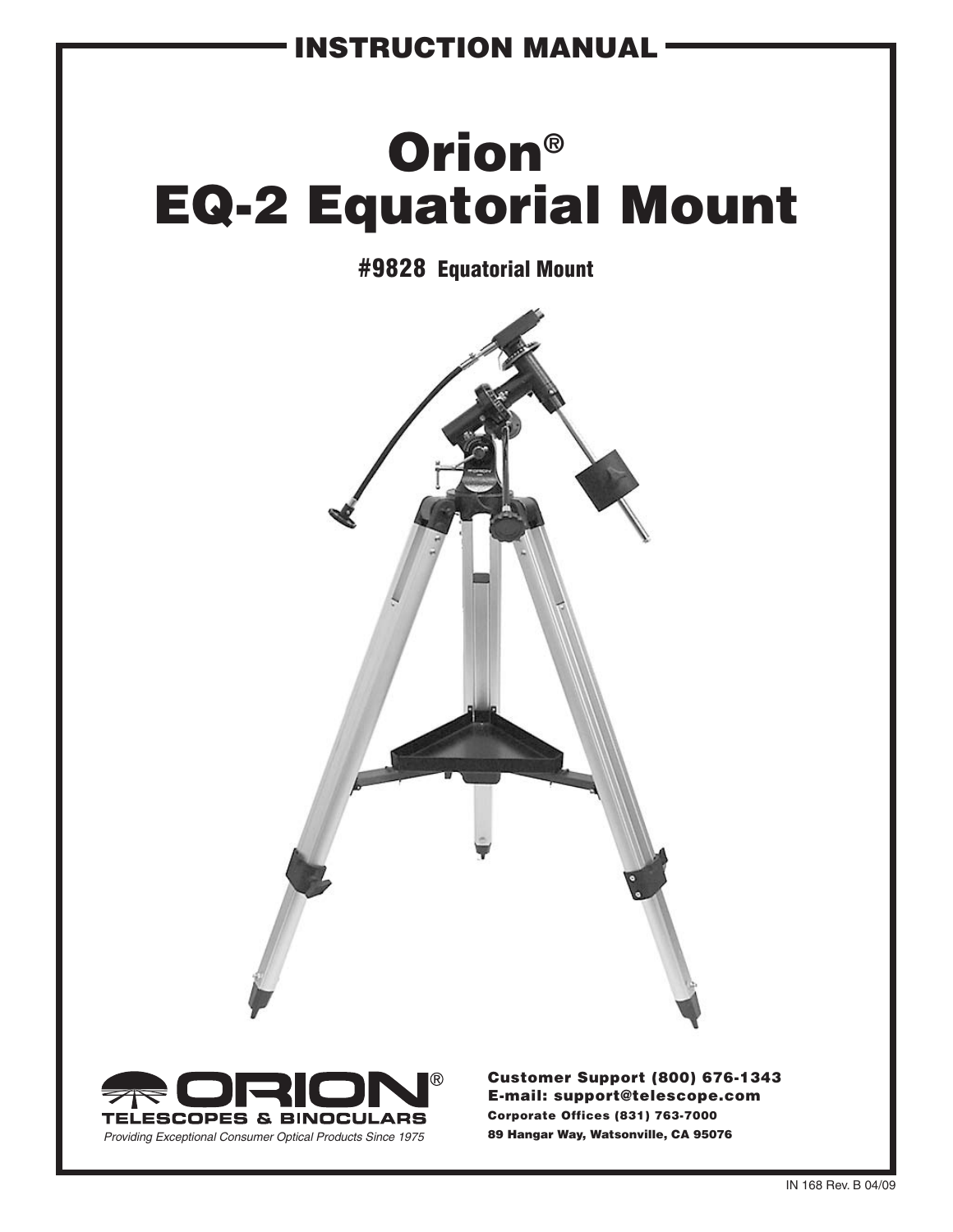

*Congratulations on your purchase of a quality Orion product*. Your new EQ-2 Equatorial Mount was designed to work with many different telescope optical tubes. Designed for astronomical use, this precision mount allows convenient manual "tracking" of celestial objects as they move slowly across the sky, so they remain within your eyepiece's field of view. The setting circles will assist you in locating hundreds of fascinating celestial denizens, including galaxies, nebulas, and star clusters, from their catalogued coordinates. With a little practice and a little patience, you'll find that your EQ-2 Equatorial Mount is an invaluable tool for getting the most out of your astronomical observing sessions.

These instructions will help you set up and properly use your equatorial mount. Please read them over thoroughly before getting started.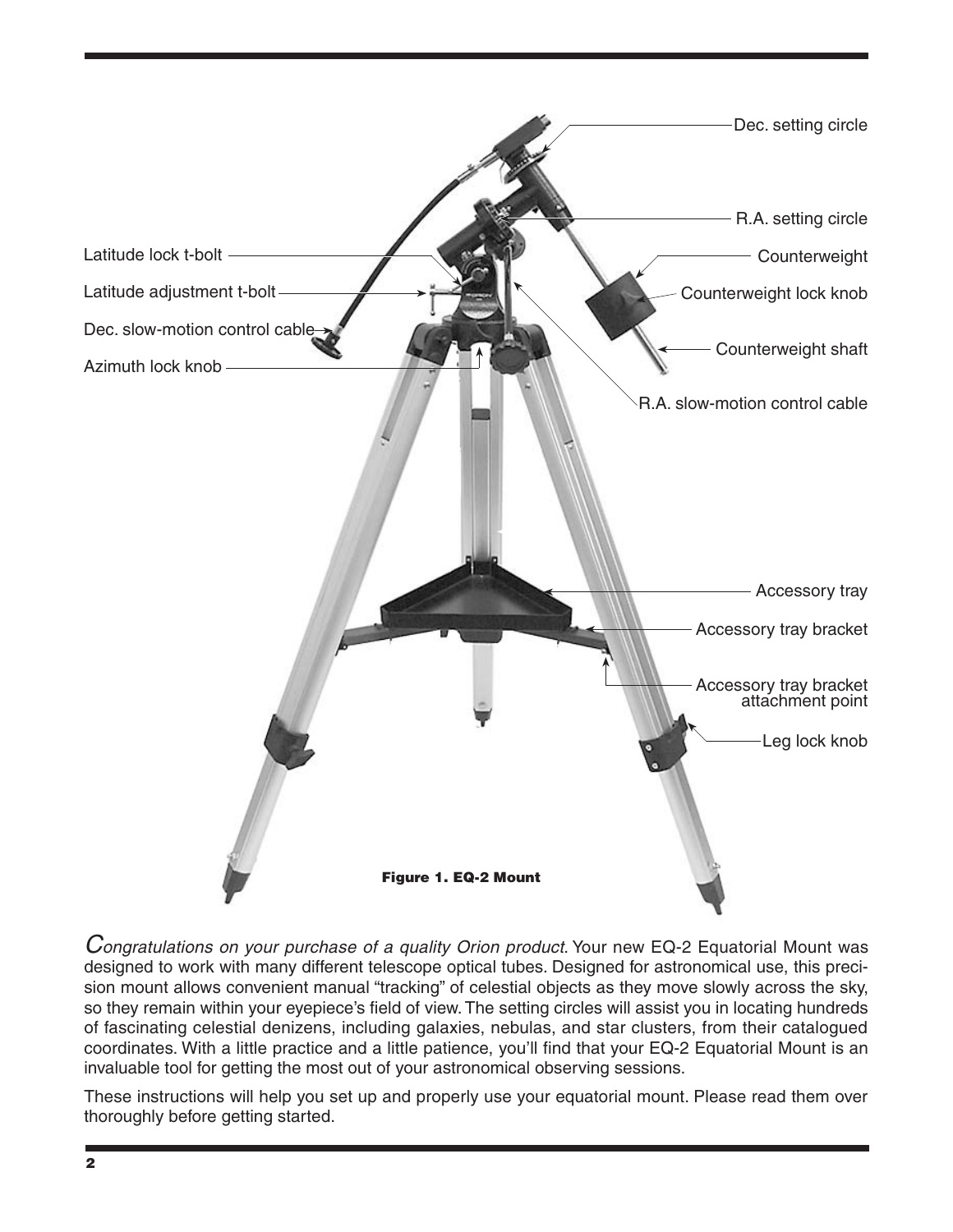### Table of Contents

### 1. Unpacking

The entire mount will arrive in one box. Be careful unpacking the box. We recommend keeping the box and all the internal shipping containers. In the event that the mount needs to be shipped to another location, or returned to Orion for warranty repair, having the proper box and internal shipping containers will help ensure that your mount will survive the journey intact.

Make sure all the parts in the Parts List are present. Be sure to check all packaging carefully, as some parts are small. If anything appears to be missing or broken, immediately call Orion Customer Support (800-676-1343) or email support@ telescope.com for assistance.

### Parts List

#### Box #1: Optical Tube Assembly and Accessories

| Qtv. | Description                    |
|------|--------------------------------|
| 1    | German-type equatorial mount   |
| 2    | Slow-motion control cables     |
| 1    | Counterweight                  |
| 1    | Counterweight shaft            |
| 3    | Tripod legs w/attachment bolts |
|      |                                |

- 1 Tripod accessory tray w/mounting hardware
- 1 Accessory tray bracket

### 2. Assembly

Assembling the mount for the first time should take about 20 minutes. No tools are needed, other than the ones provided. All bolts should be tightened securely to eliminate flexing and wobbling, but be careful not to over-tighten or the threads may strip. Refer to Figure 1 during the assembly process.

- 1. Lay the equatorial mount on its side. Attach the tripod legs one at a time to the mount by sliding the bolts installed in the tops of the tripod legs into the slots at the base of the mount and tightening the wing nuts finger-tight. Note that the accessory tray bracket attachment point on each leg should face inward.
- 2. Tighten the leg lock knobs on the bottom braces of the tripod legs. For now, keep the legs at their shortest (fully retracted) length; you can extend them to a more desirable length later, after the telescope is completely assembled.
- 3. With the tripod legs now attached to the equatorial mount, stand the tripod upright (be careful!) and spread the legs apart enough to connect each end of the accessory tray bracket to the attachment point on each leg. Use the screw that comes installed in each attachment point to do this. First remove the screw using the supplied screwdriver, then line up one of the ends of the bracket with the attachment point and reinstall the screw. Make sure that the

accessory tray bracket is oriented so that the ribs in its plastic molding face downwards.

- 4. Now, with the accessory tray bracket attached, spread the tripod legs apart as far as they will go, until the bracket is taut.
- 5. Attach the accessory tray to the accessory tray bracket with the three wing screws already installed in the tray. This is done by pushing the wing screws up through the holes in the accessory tray bracket, and threading them into the holes in the accessory tray.
- 6. Next, tighten the bolts at the tops of the tripod legs, so the legs are securely fastened to the equatorial mount. Use the provided wrench and your fingers to do this.
- 7. Orient the equatorial mount as it appears in Figure 2, at a latitude of about 40°, i.e., so the pointer next to the latitude scale (located directly above the latitude lock t-bolt) is pointing to the mark at "40." To do this, loosen the latitude lock t-bolt, and turn the latitude adjustment t-bolt until the pointer and the "40" line up. Then retighten the latitude lock t-bolt. The declination (Dec.) and right ascension (R.A.) axes may need re-positioning (rotation) as well. Be sure to loosen the R.A. and Dec. lock knobs before doing this. Retighten the R.A. and Dec. lock knobs once the equatorial mount is properly oriented.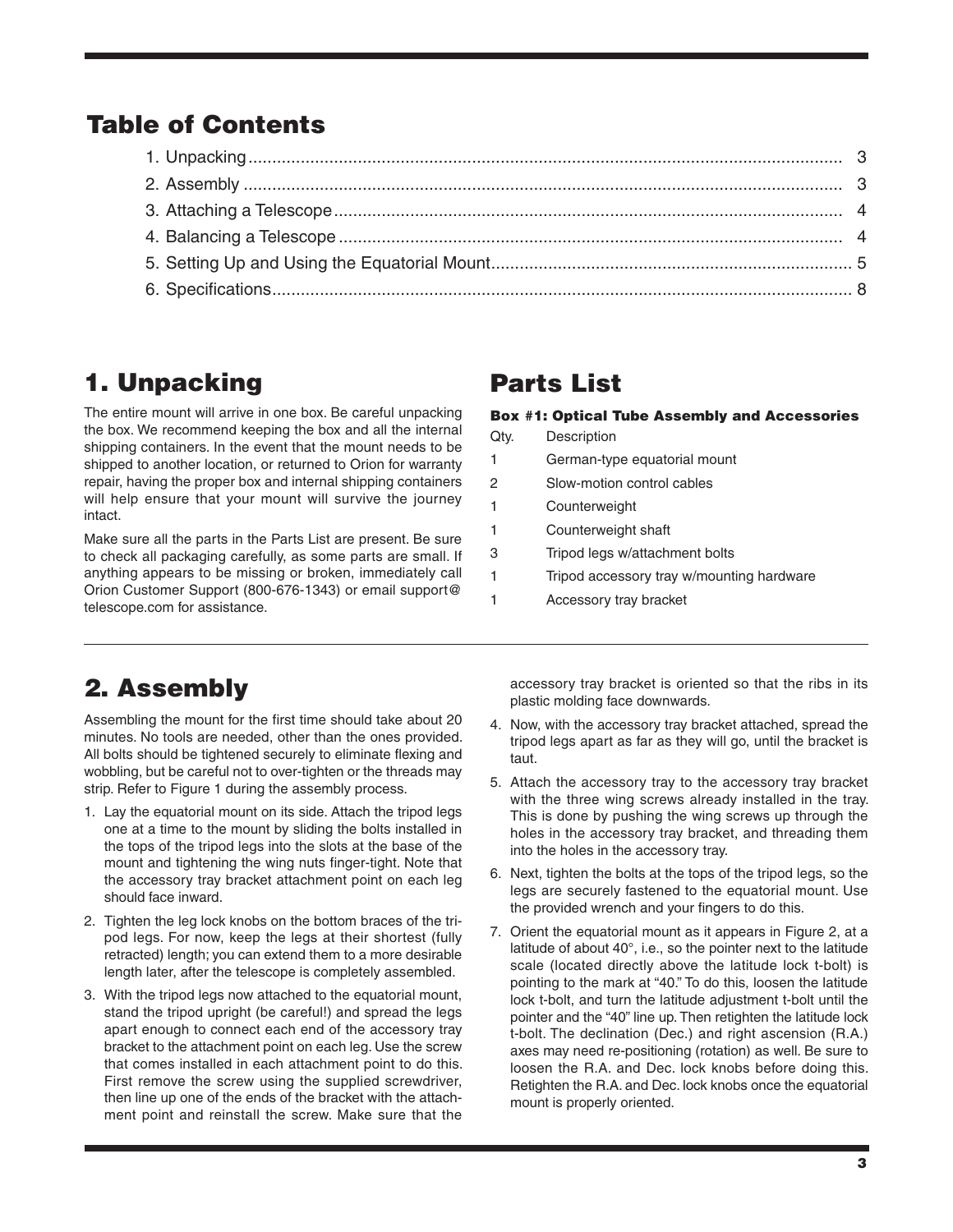- 8. Slide the counterweight onto the counterweight shaft. Make sure the counterweight lock knob is adequately loosened to allow the counterweight shaft to pass through the hole in the counterweight.
- 9. Now, with the counterweight lock knob still loose, grip the counterweight with one hand and thread the shaft into the equatorial mount (at the base of the declination axis) with the other hand. When it is threaded as far in as it will go, position the counterweight about halfway up the shaft and tighten the counterweight lock knob. The retaining screw and washer on the bottom of the shaft prevent the counterweight from falling off (and onto your foot!) if the counterweight lock knob becomes loose.
- 10.Attach the two slow-motion cables to the R.A. and Dec. worm gear shafts of the equatorial mount by positioning the thumb screw on the end of the cable over the indented slot on the worm gear shaft and then tightening the thumb screw. We recommend that the shorter cable be used on the R.A. worm gear shaft and the longer cable on the Dec. worm gear shaft.

The equatorial mount is now fully assembled and should appear as shown in Figure 1.

### 3. Attaching A Telescope

The EQ-2 Equatorial Mount is designed to hold small to midsize telescopes weighing up to about 10 lbs. For heavier telescopes, the mount may not provide sufficient stability for steady imaging. Any type of telescope can be mounted on the EQ-2 Equatorial mount, including refractors, Newtonian reflectors, and cadadioptrics, provided a 1/4"-20 adapter or set of tube rings is available to couple the tube to the mount.

Orion carries a variety of differently sized tube rings and a 1/4"-20 mounting adapter designed exclusively for the EQ-2 Equatorial Mount. One of these items probably fits the telescope tube you wish to mount. Check the Orion print or online catalogs for currently available mounting accessories.

### 4. Balancing the Telescope

Once the telescope is attached to the equatorial mount, the next step is to balance the telescope. Proper balance is required to insure smooth movement of the telescope on both axes of the equatorial mount.

If you attach your telescope with a 1/4"-20 adapter, it may not be possible to balance the scope precisely with respect to the

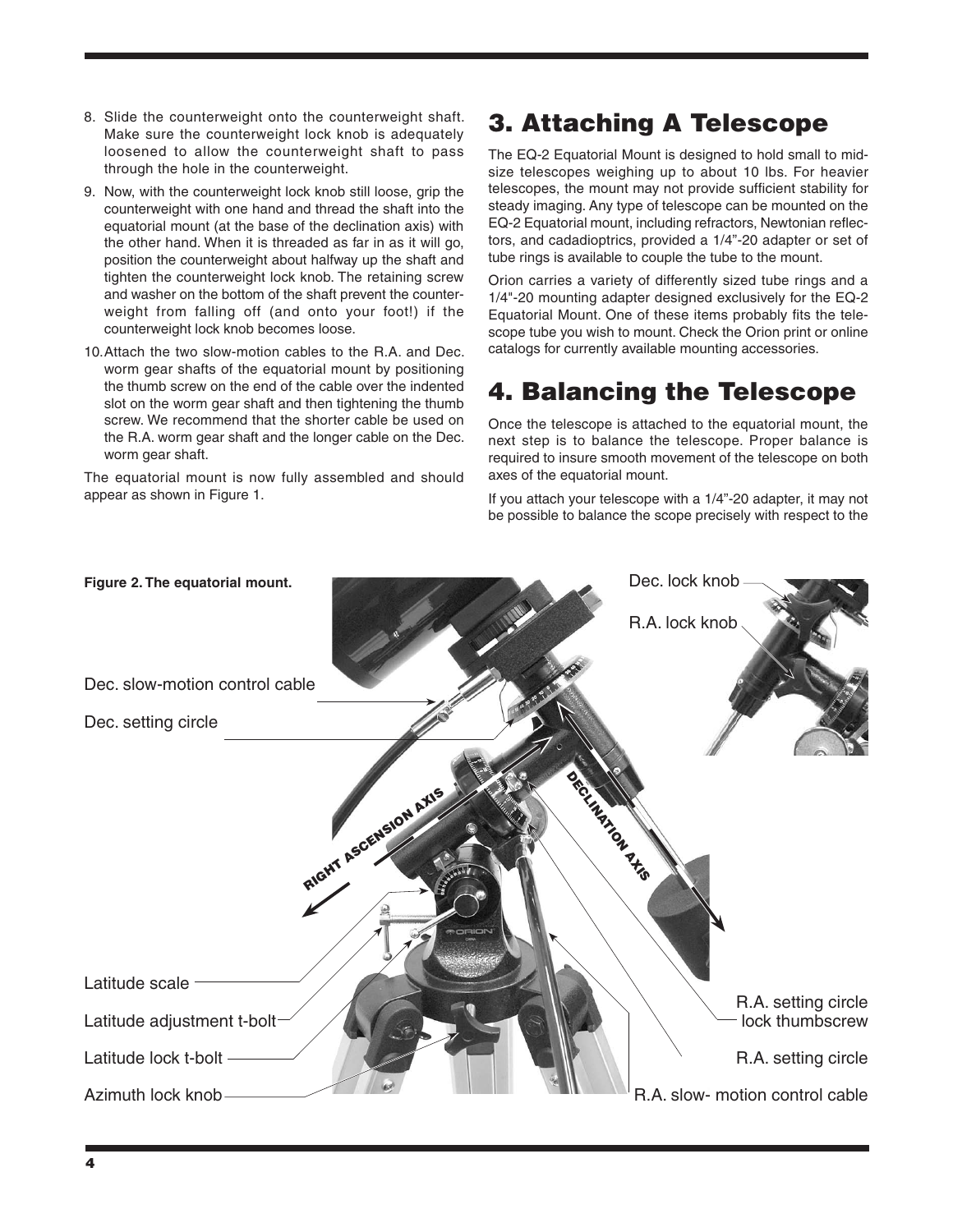

**Figure 3A, 3B, 3C, 3D: Proper operation of the equatorial mount requires balancing the telescope tube on the R.A. axis. (a) With the R.A. lock knob released, slide the counterweight along the counterweight shaft until it just counterbalances the tube. (b) When you let go with both hands, the tube should not drift up or down. (c) With the Dec. lock knob released, loosen the tube ring lock clamps a few turns and slide the telescope forward or back in the tube rings. (d) When the tube is balanced about the Dec. axis, it will not move when you let go.**

declination axis. This is because the telescope cannot be repositioned as it can when tube rings are used.

Assuming you will be using tube rings, we will first balance the telescope with respect to the R.A. axis, then the Dec. axis:

- 1. Keeping one hand on the telescope optical tube, loosen the R.A. lock knob. Make sure the Dec. lock knob is locked, for now. The telescope should now be able to rotate freely about the R.A. axis. Rotate it until the counterweight shaft is parallel to the ground (i.e., horizontal).
- 2. Now loosen the counterweight lock knob and slide the weight along the shaft until it exactly counterbalances the telescope (Figure 3a). That's the point at which the shaft remains horizontal even when you let go of the telescope with both hands (Figure 3b). If you position the counterweight all the way at the end of the shaft (near the retaining bolt and washer) and it still does not counterbalance the telescope, you will need to purchase an additional counterweight. Retighten the counterweight lock knob. The telescope is now balanced on the R.A. axis.
- 3. To balance the telescope on the Dec. axis, first tighten the R.A. lock knob, with the counterweight shaft still in the horizontal position.
- 4. With one hand on the telescope optical tube, loosen the Dec. lock knob. The telescope should now be able to rotate freely about the Dec. axis.

5. Loosen the tube ring clamps a few turns until you can slide the telescope tube forward and back inside the rings (this can be aided by using a slight twisting motion on the optical tube while you push or pull on it). Position the telescope so that it remains horizontal when you carefully let go with both hands. This is the balance point for the Dec. axis (Figure 3d). Before clamping the rings tight again, rotate the telescope so that the eyepiece is at a convenient angle for viewing.

The telescope is now balanced on both axes. Now when you loosen the lock knob on one or both axes and manually point the telescope, it should move without resistance and should not drift from where you point it.

### 5. Setting Up and Using the Equatorial Mount

When you look at the night sky, you no doubt have noticed that the stars appear to move slowly from east to west over time. That apparent motion is caused by the Earth's rotation (from west to east). An equatorial mount (Figure 2) is designed to compensate for that motion, allowing you to easily "track" the movement of astronomical objects, thereby keeping them from drifting out of the telescope's field of view while you're observing.

This is accomplished by slowly rotating the telescope on its right ascension (R.A.) axis, using only the R.A. slow-motion cable. But first the R.A. axis of the mount must be aligned with the Earth's rotational (polar) axis - a process called polar alignment.

#### Polar Alignment

For Northern Hemisphere observers, approximate polar alignment is achieved by pointing the mount's R.A. axis at the North Star, or Polaris. It lies within 1° of the north celestial pole (NCP), which is an extension of the Earth's rotational axis out into space. Stars in the Northern Hemisphere appear to revolve around the NCP.

To find Polaris in the sky, look north and locate the pattern of the Big Dipper (Figure 4). The two stars at the end of the "bowl" of the Big Dipper point right to Polaris.

Observers in the Southern Hemisphere aren't so fortunate to have a bright star so near the south celestial pole (SCP). The star Sigma Octantis lies about 1° from the SCP, but it is barely visible with the naked eye (magnitude 5.5).

For general visual observation, an approximate polar alignment is sufficient.

Level the equatorial mount by adjusting the length of the three tripod legs.

Loosen the latitude lock t-bolt. Turn the latitude adjustment t-bolt and tilt the mount until the pointer on the latitude scale is set at the latitude of your observing site. If you don't know your latitude, consult a geographical atlas to find it. For example, if your latitude is 35° North, set the pointer to 35. Then retighten the latitude lock t-bolt. The latitude setting should not have to be adjusted again unless you move to a different viewing location some distance away.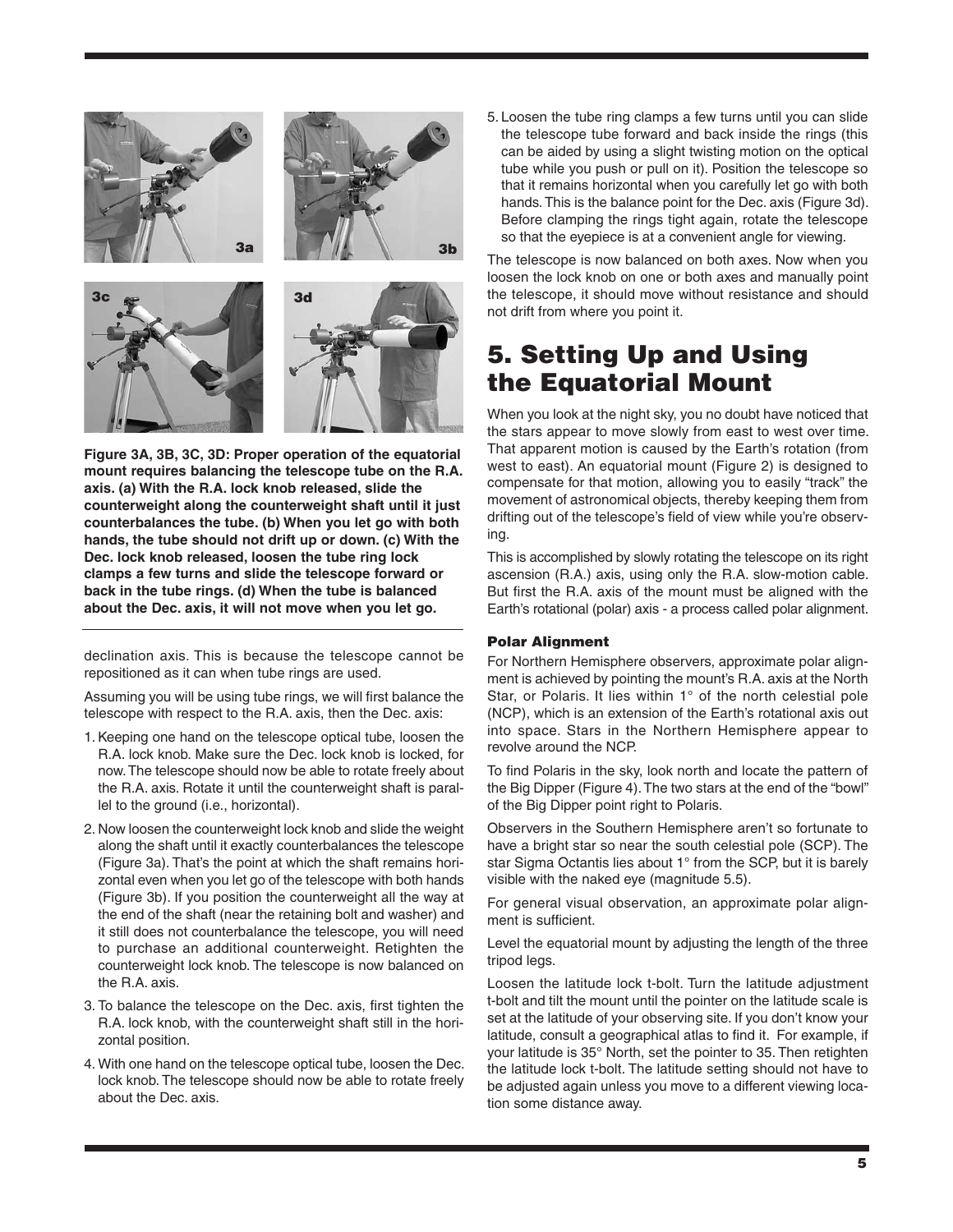

**Figure 4: To find Polaris in the night sky, look north and find the Big Dipper. Extend an imaginary line from the two "Pointer Stars" in the bowl of the Big Dipper. Go about five times the distance between those stars and you'll reach Polaris, which lies within 1° of the north celestial pole (NCP).**

Loosen the Dec. lock knob and rotate the telescope optical tube until it is parallel with the R.A. axis. The pointer on the Dec. setting circle should read 90°. Retighten the Dec. lock lever.

Loosen the azimuth lock knob at the base of the equatorial mount and rotate the mount so the telescope tube (and R.A. axis) points roughly at Polaris. If you cannot see Polaris directly from your observing site, consult a compass and rotate the mount so the telescope points North. Retighten the azimuth lock knob.

The equatorial mount is now polar aligned for casual observing. More precise polar alignment is recommended for astrophotography.

From this point on in your observing session, you should not make any further adjustments in the azimuth or the latitude of the mount, nor should you move the tripod. Doing so will undo the polar alignment. The mount should be moved only about its R.A. and Dec. axes.

#### Use of the R.A. and Dec. Slow-Motion Control Cables

The R.A. and Dec. slow-motion control cables allow fine adjustment of the telescope's position to center objects within the field of view. Before you can use the cables, you must manually "slew" the mount to point the telescope in the vicinity of the desired target. Do this by loosening the R.A. and Dec. lock knobs and moving the telescope about the mount's R.A. and Dec. axes. Once the telescope is pointed somewhere close to the object to be viewed, retighten the mount's R.A. and Dec. lock knobs.

The object should now be visible somewhere in the telescope's finder scope. If it isn't, use the slow-motion controls to scan the surrounding area of sky. When the object is visible in the finder scope, use the slow-motion controls to center it. Now, look in the telescope's eyepiece. If the finder scope is properly aligned, the object should be visible somewhere in the field of view. Once the object is visible in the eyepiece, use the slow-motion controls to center it in the field of view.

The Dec. slow-motion control cable can move the telescope a maximum of 25°. This is because the Dec. slow-motion mech-

anism has a limited range of mechanical travel. (The R.A. slow-motion mechanism has no limit to its amount of travel.) If you can no longer rotate the Dec. control cable in a desired direction, you have reached the end of travel, and the slowmotion mechanism must be reset. This is done by first rotating the control cable several turns in the opposite direction from which it was originally being turned. Then, manually slew the telescope closer to the object you wish to observe (remember to first loosen the Dec. lock knob). You should now be able to use the Dec. slow-motion control cable again to fine adjust the telescope's position.

#### Tracking Celestial Objects

When you observe a celestial object through the telescope, you'll see it drift slowly across the field of view. To keep it in the field, if your equatorial mount is polar aligned, just turn the R.A. slow-motion control cable clockwise. The Dec. slowmotion control cable is not needed for tracking. Objects will appear to move faster at higher magnifications, because the field of view is narrower.

#### Optional Motor Drives for Automatic Tracking

An optional DC motor drive can be mounted on the R.A. axis of the equatorial mount to provide hands-free tracking. Objects will then remain stationary in the field of view without any manual adjustment of the R.A. slow-motion control cable.

#### Understanding the Setting Circles

The setting circles on an equatorial mount enable you to locate celestial objects by their "celestial coordinates". Every object resides in a specific location on the "celestial sphere". That location is denoted by two numbers: its right ascension (R.A.) and declination (Dec.). In the same way, every location on Earth can be described by its longitude and latitude. R.A. is similar to longitude on Earth, and Dec. is similar to latitude. The R.A. and Dec. values for celestial objects can be found in any star atlas or star catalog.

The R.A. setting circle is scaled in hours, from 1 through 24, with small marks in between representing 10-minute increments (there are 60 minutes in 1 hour of R.A.). The lower set of numbers (closest to the plastic R.A. gear cover) apply to viewing in the Northern Hemisphere, while the numbers above them apply to viewing in the Southern Hemisphere. The R.A. coordinate indicator arrow is between the "R" and the "A" on the plastic R.A. gear cover (see Figure 5); ignore the metal pointer on the R.A. axis of the mount.

The Dec. setting circle is scaled in degrees, with each mark representing 1° increments. Values of Dec. coordinates range from +90° to -90°. The 0° mark indicates the celestial equator (see Figure 5). When the telescope is pointed north of the celestial equator, values of the Dec. setting circle are positive, while when the telescope is pointed south of the celestial equator, values of the Dec. setting circle are negative.

So, the coordinates for the Orion Nebula listed in a star atlas will look like this:

**R.A. 5h 35.4m Dec. -5° 27'**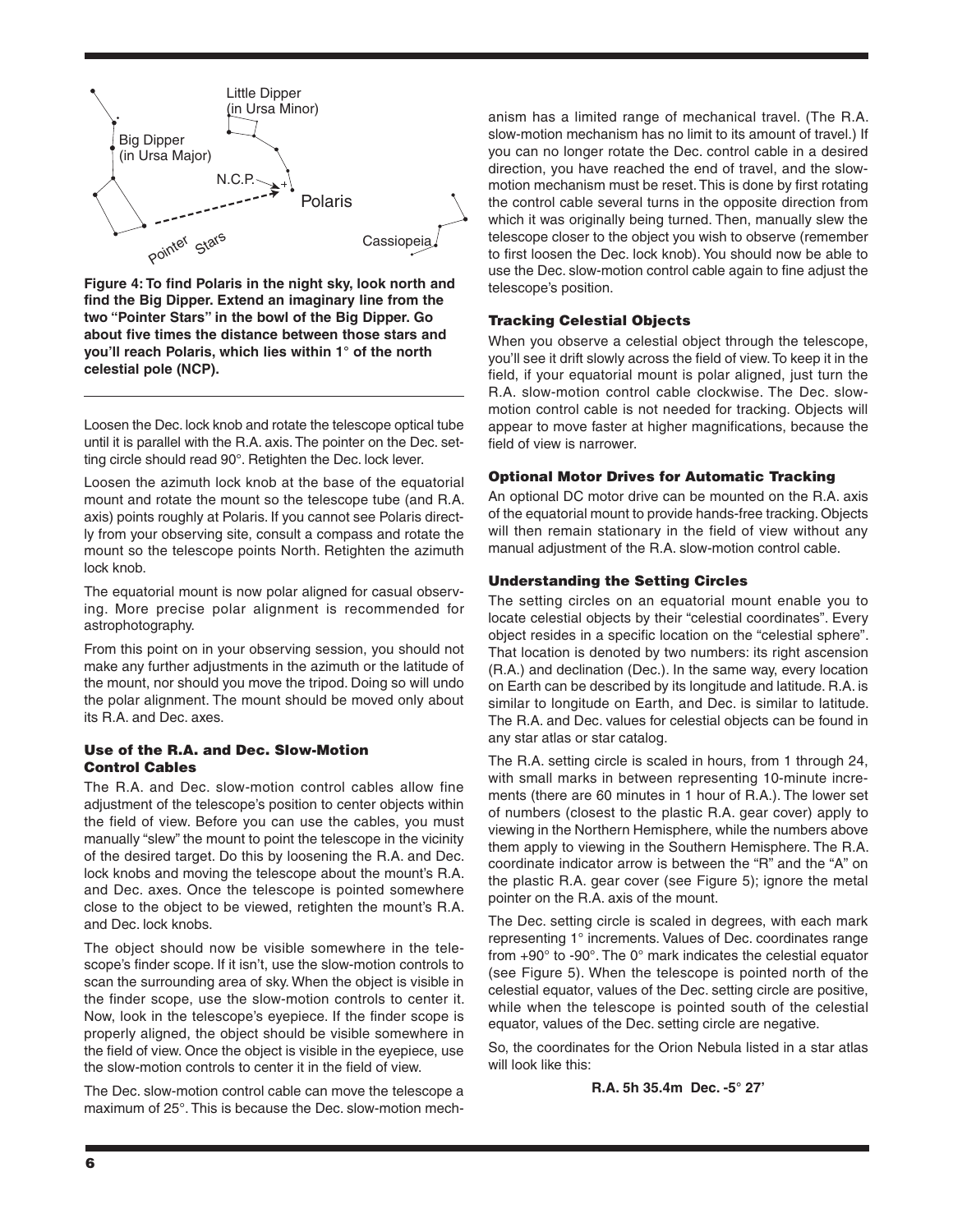That's 5 hours and 35.4 minutes in right ascension, and -5 degrees and 27 arc-minutes in declination (there are 60 arcminutes in 1 degree of declination).

Before you can use the setting circles to locate objects, the mount must be well polar aligned, and the R.A. setting circle must be calibrated. The Dec. setting circle has been permanently calibrated at the factory, and should read 90° whenever the telescope optical tube is parallel with the R.A. axis.

#### Calibrating the Right Ascension Setting Circle

- 1. Identify a bright star in the sky near the celestial equator (Dec.  $= 0^{\circ}$ ) and look up its coordinates in a star atlas.
- 2. Loosen the R.A. and Dec. lock knobs on the equatorial mount, so the telescope optical tube can move freely.
- 3. Point the telescope at the bright star whose coordinates you know. Lock the R.A. and Dec. lock knobs. Center the star in the telescope's field of view with the slow-motion control cables.

Celestial equator (Dec.  $= 0^{\circ}$ )

Dec. coordinate indicator arrow



Use these numbers on the R.A. setting circle (Northern Hemisphere) Plastic R.A. gear cover

R.A. coordinate indicator arrow

**Figure 5: For Northern Hemisphere observers, use the lower set of numbers on the R.A. setting circle. The R.A. coordinate indicator arrow is between the "R" and the "A" on the plastic gear cover. The telescope (not shown) is pointing north of the celestial equator, so the approximate coordinates of the mount in the image are R.A. 8h 30m Dec. 60°.** 

4. Loosen the R.A. setting circle lock thumb screw (see Figure 2); this will allow the setting circle to rotate freely. Rotate the setting circle until the arrow between the "R" and the "A" on the plastic gear cover indicates the R.A. coordinate listed in the star atlas for the object. Retighten the thumb screw.

#### Finding Objects With the Setting Circles

Now that both setting circles are calibrated, look up in a star atlas the coordinates of an object you wish to view.

- 1. Loosen the Dec. lock knob and rotate the telescope until the Dec. value from the star atlas matches the reading on the Dec. setting circle. Remember that values of the Dec. setting circle are positive when the telescope is pointing north of the celestial equator (Dec.  $= 0^{\circ}$ ), and negative when the telescope is pointing south of the celestial equator. Retighten the lock knob.
- 2. Loosen the R.A. lock knob and rotate the telescope until the R.A. value from the star atlas matches the reading on the R.A. setting circle. Remember to use the lower set of numbers on the R.A. setting circle. Retighten the lock knob.

Most setting circles are not accurate enough to put an object dead-center in the telescope's eyepiece, but they should place the object somewhere within the field of view of the finder scope, assuming the equatorial mount is accurately polar aligned. Use the slow-motion controls to center the object in the finder scope, and it should appear in the telescope's field of view.

#### Confused About Pointing the Telescope?

Beginners occasionally experience some confusion about how to point the telescope overhead or in other directions. In Figure 1 the telescope is pointed north, as it would be during polar alignment. The counterweight shaft is oriented downward. But it will not look like that when the telescope is pointed in other directions. Let's say you want to view an object that is directly overhead, at the zenith. How do you do it?

One thing you DO NOT do is make any adjustment to the latitude adjustment t-bolt. That will nullify the mount's polar alignment. Remember, once the mount is polar aligned, the telescope should be moved only on the R.A. and Dec. axes. To point the scope overhead, first loosen the R.A. lock knob and rotate the telescope on the R.A. axis until the counterweight shaft is horizontal (parallel to the ground). Then loosen the Dec. lock knob and rotate the telescope until it is pointing straight overhead. The counterweight shaft is still horizontal. Then retighten both lock knobs.

Similarly, to point the telescope directly south, the counterweight shaft should again be horizontal. Then you simply rotate the scope on the Dec. axis until it points in the south direction.

What if you need to aim the telescope directly north, but at an object that is nearer to the horizon than Polaris? You can't do it with the counterweight down as pictured in Figure 1. Again, you have to rotate the scope in R.A. so the counterweight shaft is positioned horizontally. Then rotate the scope in Dec. so it points to where you want it near the horizon.